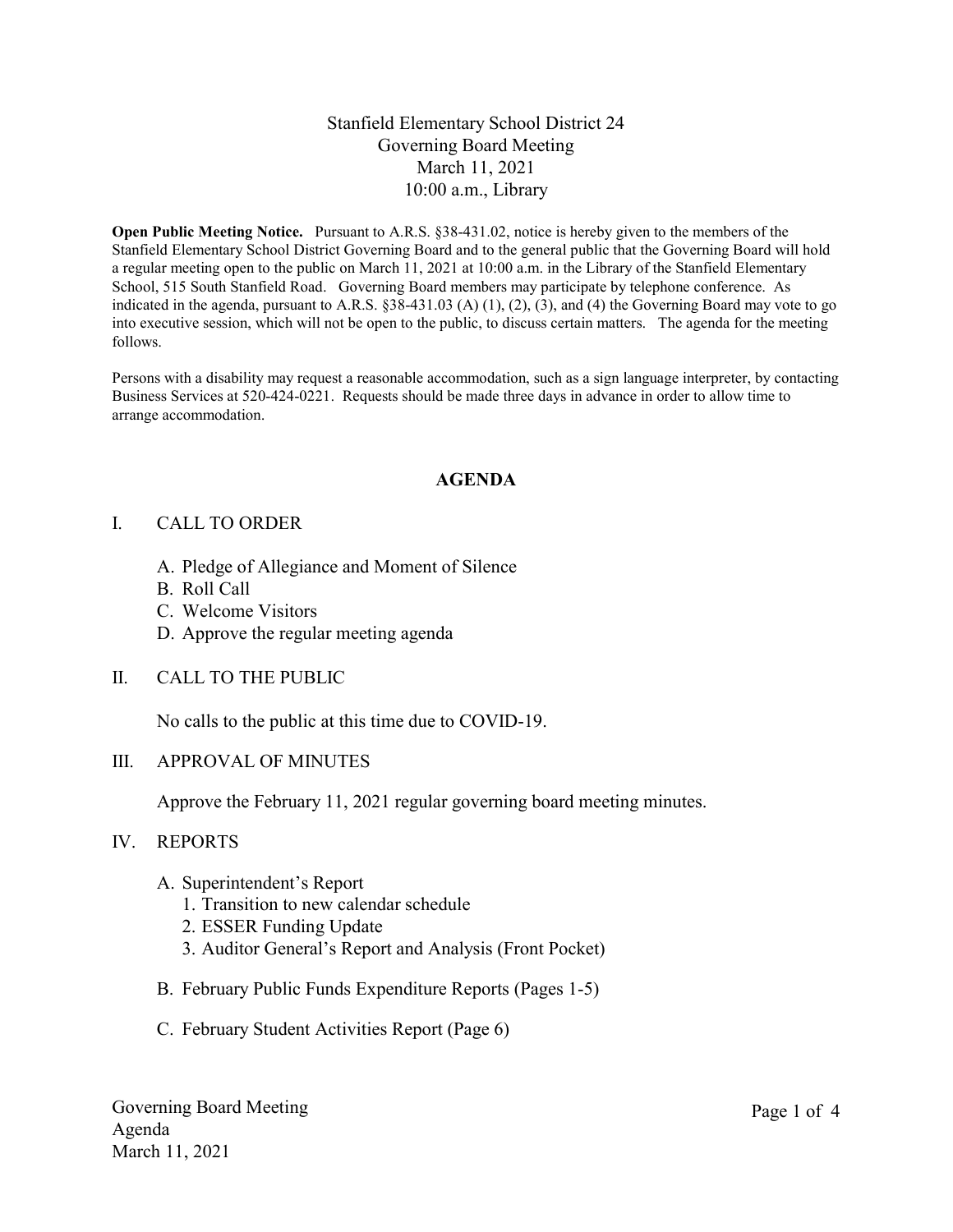- D. Principal's Report (Page 7)
- E. Operations Support Services Reports (Pages 8-9)
	- 1. Maintenance
	- 2. Transportation
	- 3. Technology

# V. NEW BUSINESS ACTION ITEMS – PERSONNEL

All hiring is pending satisfactory completion of background investigation, records verification, and fingerprint report.

- A. Approve updated Job Description for School Psychologist (Pages 10-11)
- B. Approve updated Job Description for Director of Special Education (Pages 12-13)
- C. Approve Principal contract for the 2021-2022 school year for Jennifer Murrieta
- D. Accept resignation of Clifford Gaskill, Operations Director, effective June 30, 2021
- E. Approve hire of Bridgette Schwindt, Teacher, effective July 19, 2021
- F. Approve hire of Amy Manansala, Teacher, effective July 19, 2021
- G. Approve hire for 2020-2021, notice of Substitute Teacher Appointment for Monica Staggs

H. Approve hire of Joel Garcia for Migrant, Notice of "At-Will" Appointment -189-day schedule, 1.0 FTE position effective February 16, 2021

I. Approve extra duty for FY22 Migrant Preparation and Training as needed through June and July, 2021:

- 1. Joel Garcia
- 2. Sylvia Garcia

J. Approve hire of Karen Lopez for Health Aide, Notice of "At-Will" Appointment -189 day schedule, 1.0 FTE position effective February 22, 2021

J. Approve contract renewal for school year 2021-22 Teacher Contracts:

- 1. Paulette Allen-Chambers
- 2. Joey Ball
- 3. Tami Bigthumb-Justin
- 4. Divina Castro
- 5. Dimple Dagatan

Governing Board Meeting Agenda March 11, 2021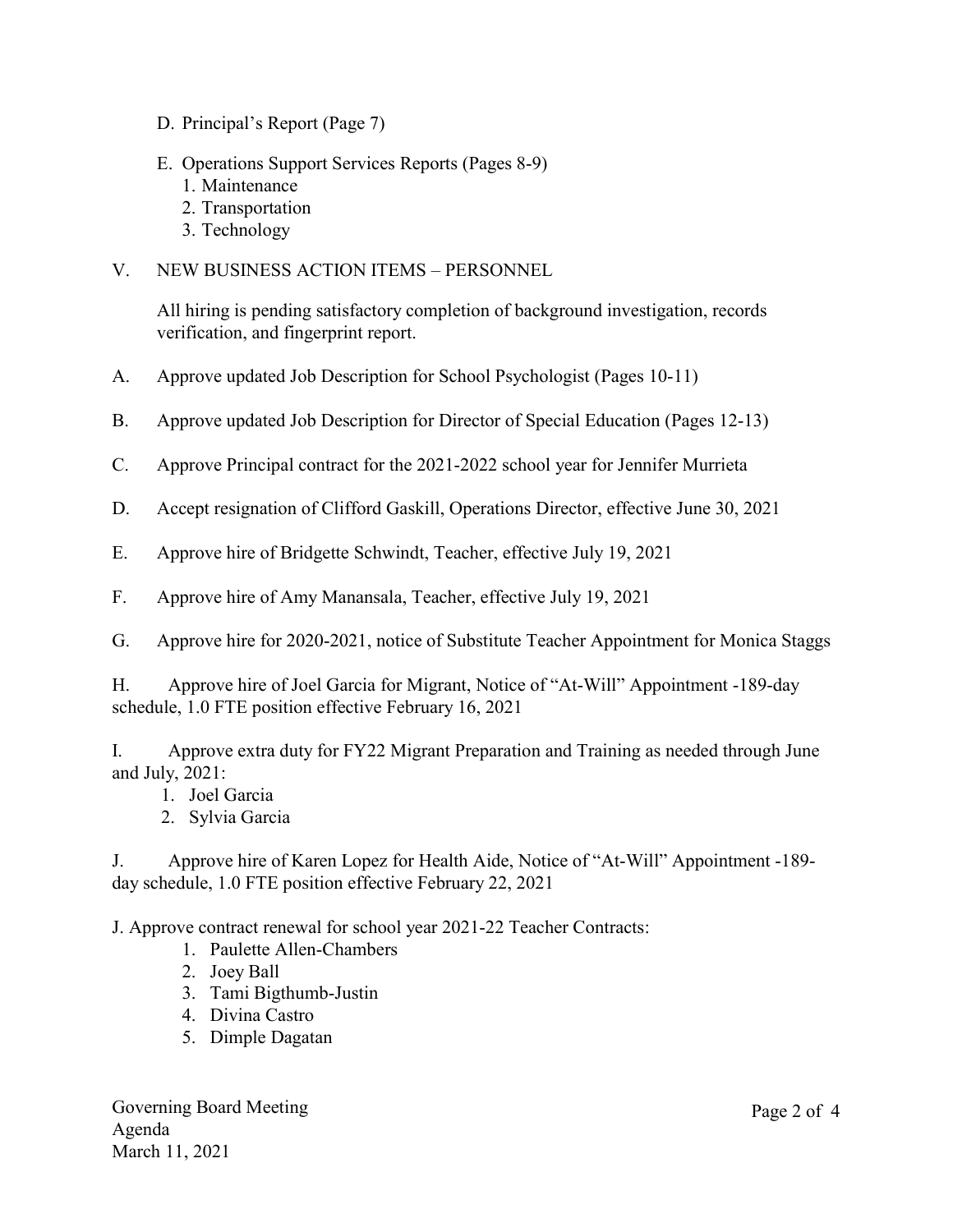- 6. Kay Marish Edulan
- 7. Maria Garcia
- 8. Samantha Harris
- 9. Adriana Hernandez
- 10. Yvette Hernandez
- 11. Rudy Macias
- 12. Stephonie Martin
- 13. Shirley Nash
- 14. Preeti Pachauri
- 15. Rebecca Rivera
- 16. Analise Rodriguez-Valdez
- 17. Laura Scavo
- 18. Tiffany Shaw
- 19. Ellen Tembo
- K. Approve rehire, Part-Time Variable Schedule Teacher Appointment, for 2020-2021, effective July 15, 2020:
	- 1. Nancy Patterson, Teacher, not to exceed 0.4 FTE at \$214 daily, prorated for partial days
	- 2. Debra Wright, Teacher, not to exceed 0.5 FTE at \$214 daily, prorated for partial days
	- 3. Rosemary Rowe, Teacher, not to exceed 0.5 FTE at \$214 daily, prorated for partial days

## VI.NEW BUSINESS ACTION ITEMS – BUSINESS

- A. Ratify approval of payroll vouchers
	- 1. PV17 \$124,335.76
	- 2. PV18 \$126,335.76
- B. Ratify approval of expense vouchers
	- 1. EV2129 \$11,102.16
	- 2. EV2130 \$16,770.41
	- 3. EV2131 \$16,063.28
	- 4. EV2132 \$22,145.53
- C. Approve the revised 2021-2022 Indian Education Policies.
- D. Approve performance pay for meeting achieving district goals for the 2020-2021 school year per employee contract.